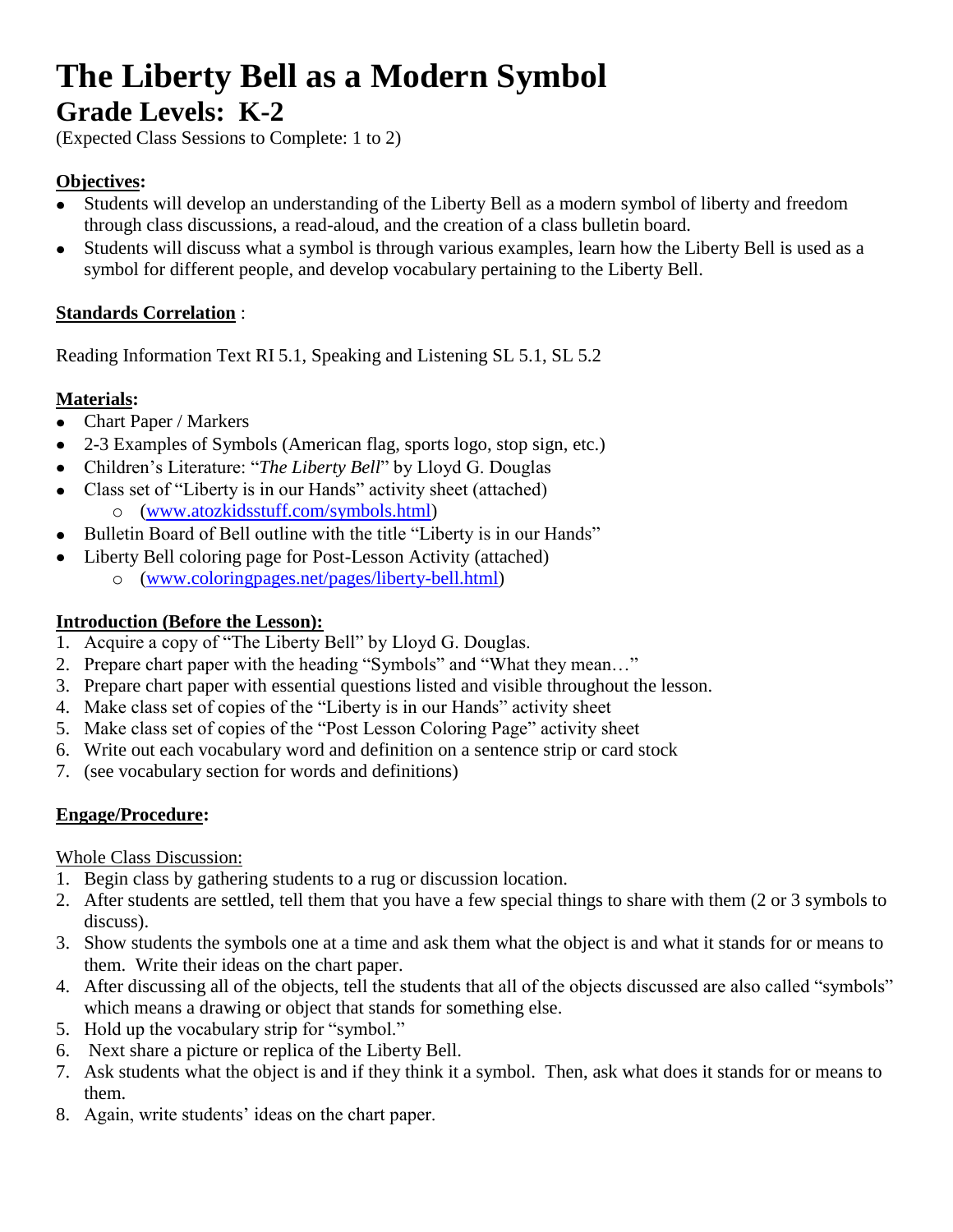#### Teacher-Directed Instruction:

- 1. Introduce the children's literature, "The Liberty Bell" by Lloyd G. Douglas.
- 2. Discuss with the class that this is a non-fiction text.
- 3. Introduce the non-fiction text features, such as cover, title, author, table of contents, etc.
- 4. Read-aloud the book to students, discussing the pictures and information on each page.

#### Independent Student Work:

Model directions for the "Liberty is in our Hands" activity with the students at rug (see activity sheet attached) before sending students to their desks to work on coloring, tracing their hand, and writing their name on their cut-out.

#### Cooperative Work:

Allow students to assist and help each other with the independent activity. Encourage students to talk with their peers about the Liberty Bell as a symbol as well as other symbols that they may think of.

#### **Closing:**

#### Cooperative/Whole Class:

Tell students that you would like to teach them the words on the Liberty Bell (Proclaim Liberty throughout all the land unto all the inhabitants thereof…Leviticus XXV X.) Have the students repeat the words after you in chunks until they can say the whole verse on their own. Discuss what the verse means and why it is important.

#### Independent Student Activity:

Have each student show their hand cut-out, tell why the Liberty Bell is special to them, and then help them tape their individual hand to the "Liberty is in our Hands" bulletin board.

#### **Post-Visit Extension:**

- $\bullet$ Answer the Essential Questions with the class and add their answers to the chart:
- Review with students that the Liberty Bell is a symbol of freedom, liberty, hope, and so on. Ask students if  $\bullet$ they think our soldiers overseas would know the Liberty Bell as a symbol. Ask students how they think the soldiers would feel if someone sent them a picture of the Liberty Bell. Tell students that they are going to get the chance to make a soldier very happy by sending them the symbol of the Liberty Bell with their own message on the back. Have students color the Liberty Bell on the attached coloring sheet and help students write a message on the back. Contact your local representative to find out how to send your Liberty Bell symbols to troops overseas.

#### **Activity Worksheets:**

- "Liberty is in our Hands" activity sheet (attached)  $\bullet$
- "Post-Lesson Coloring Sheet" activity sheet (attached)  $\bullet$

#### **Vocabulary:**

- Symbol- a drawing or an object that stands for something else.
- Freedom- being able to go where you want or do what you want.
- Liberty-freedom.
- Proclaim- to speak out.  $\bullet$
- inhabitants- people who live in a certain place. $\bullet$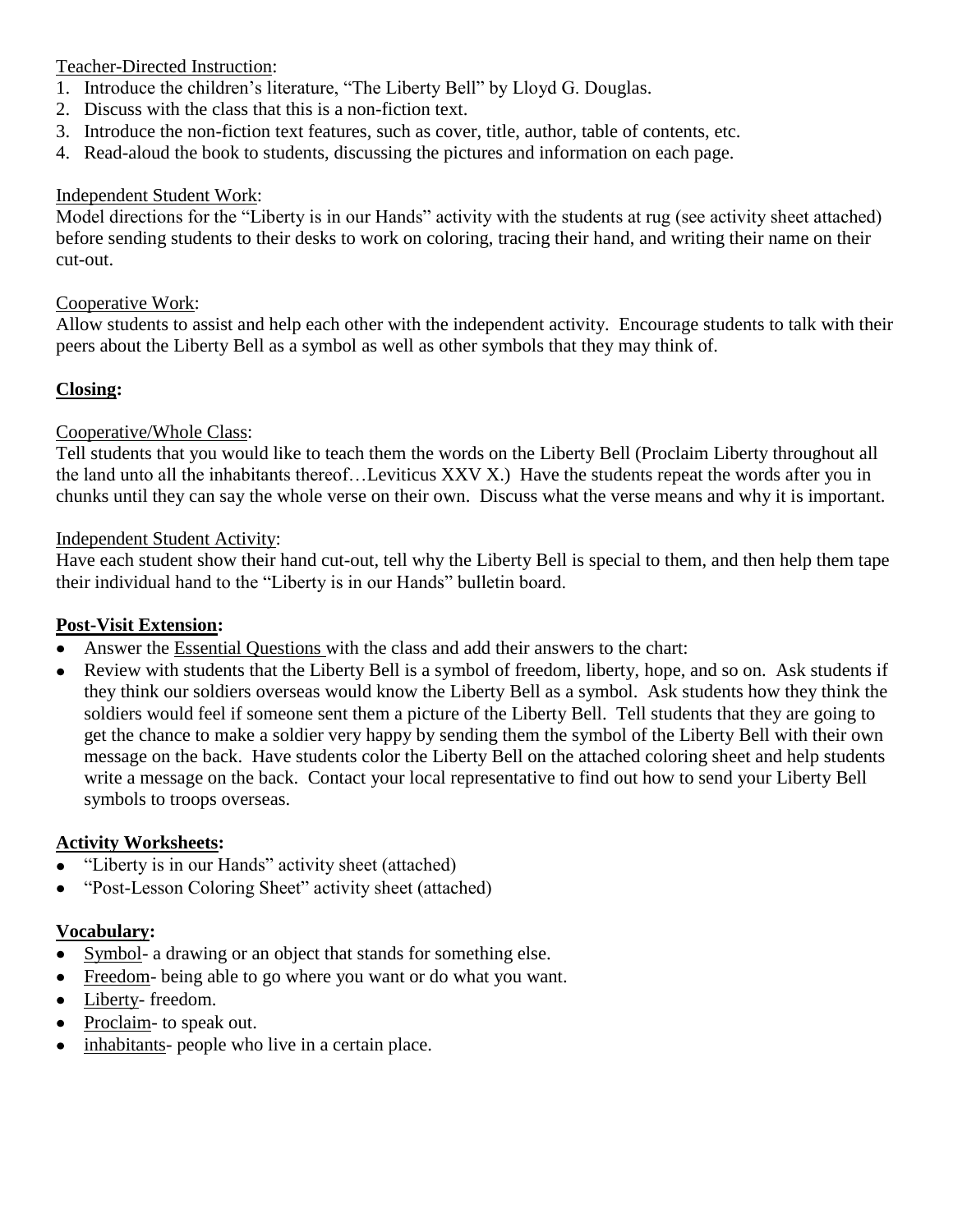## **"LIBERTY IS IN OUR HANDS" ACTIVITY SHEET**

Copy this sheet for each student. Have them place their palm over the Liberty Bell and trace their hand around it. Students then color, cut, and write their name on their "Liberty Hand." Use these to create a bulletin board in the shape of the Bell with the title "Liberty is in our Hands!"